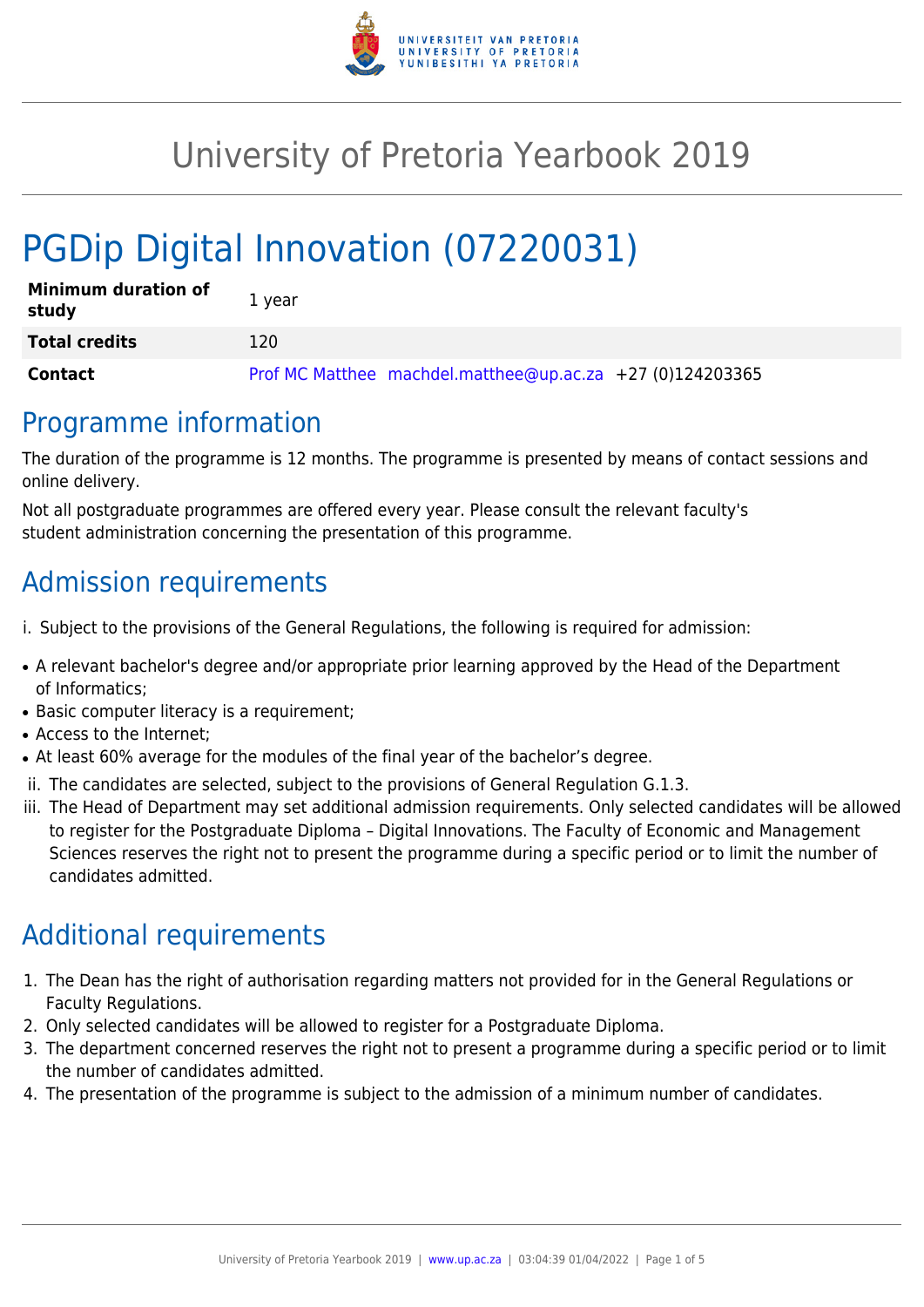

## Examinations and pass requirements

An examination is written in each of the modules and a minimum of 50% should be obtained in each of the modules to pass.

There are no supplementary examinations in this programme.

In calculating marks, General Regulation G12.2 applies.

Subject to the provisions of General Regulation G.26, a head of a department determines, in consultation with the Dean

- when the examinations for the Postgraduate Diploma in his/her department will take place, provided that:
- 1. examinations for the Postgraduate Diploma which do not take place before the end of the academic year, must take place no later than 18 January of the following year, and all examination results must be submitted to the Student Administration by 25 January; and
- 2. examinations for the Postgraduate Diploma which do not take place before the end of the first semester, may take place no later than 15 July, and all examination results must be submitted to the Student Administration on or before 18 July.
- the manner in which research reports are prepared and examined in his department. **NB**: Full details are published in each department's postgraduate information brochure, which is available from the head of department concerned. The minimum pass mark for a research report is 50%. The provisions regarding pass requirements for dissertations contained in General Regulation G.12.2 apply mutatis mutandis to research reports.

Subject to the provisions of General Regulation G.12.2.1.3, the subminimum required in subdivisions of modules is published in the study guides, which are available from the head of department concerned.

## Pass with distinction

The Postgraduate Diploma is conferred with distinction if an average of at least 75% for all the modules is obtained.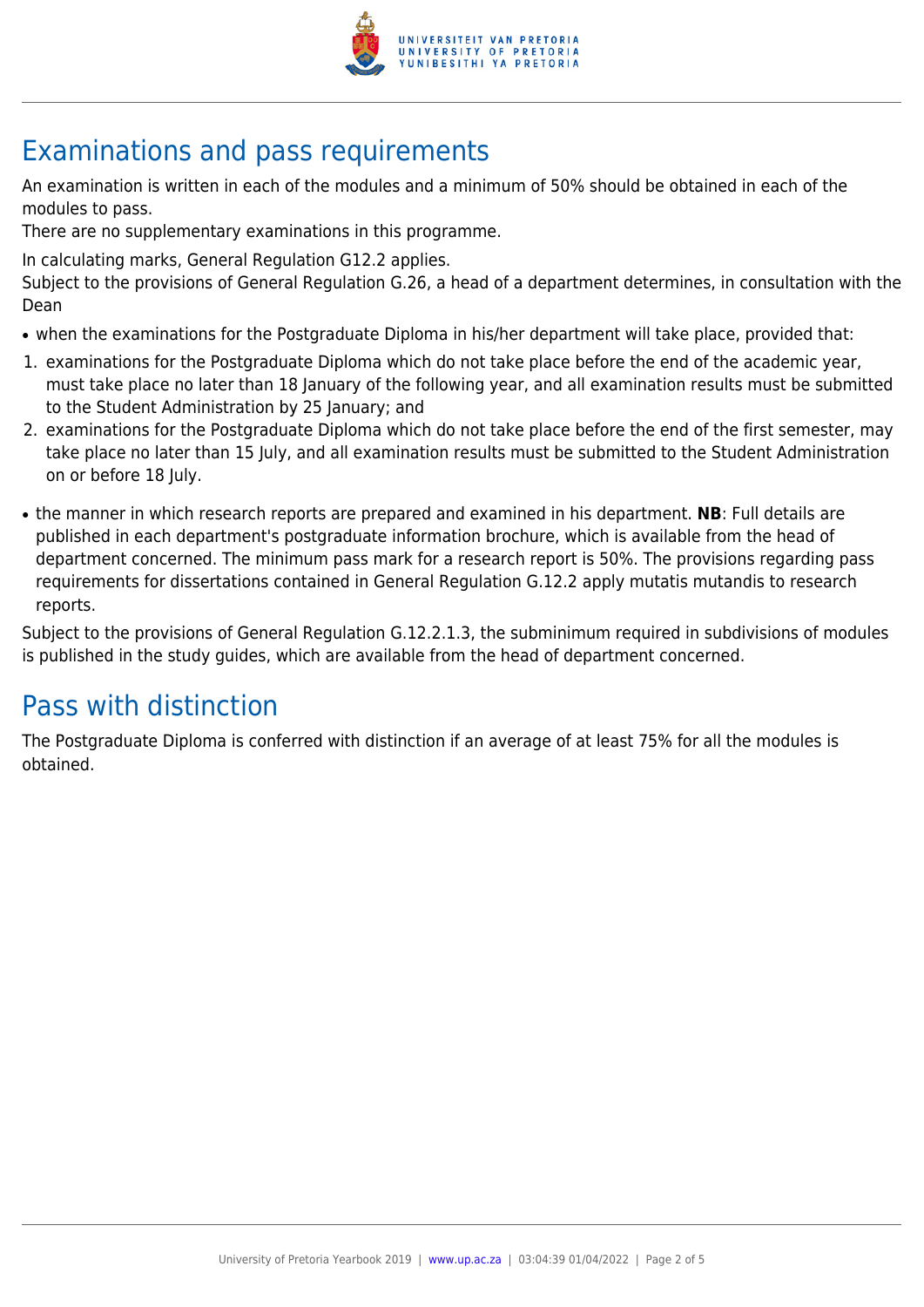

### Curriculum: Final year

**Minimum credits: 120**

### **Core modules**

#### **Capita selecta (Disruptive technologies) 700 (INF 700)**

| <b>Module credits</b>         | 15.00                                           |
|-------------------------------|-------------------------------------------------|
| <b>Contact time</b>           | 1 lecture per week, 1 web-based period per week |
| Language of tuition           | Module is presented in English                  |
| <b>Department</b>             | <b>Informatics</b>                              |
| <b>Period of presentation</b> | Semester 1 or Semester 2                        |

#### **Module content**

In this module students will be introduced to disruptive technologies. The module will include topics such as the nature and unique characteristics of disruptive technologies, the identification of disruptors and the impact thereof on existing business models, as well as mechanisms to harness the opportunities and mediate the risks provided by disruptive technologies.

#### **Research methodology 701 (INF 701)**

| <b>Module credits</b>         | 15.00                                           |
|-------------------------------|-------------------------------------------------|
| <b>Prerequisites</b>          | No prerequisites.                               |
| <b>Contact time</b>           | 1 web-based period per week, 1 lecture per week |
| Language of tuition           | Module is presented in English                  |
| <b>Department</b>             | <b>Informatics</b>                              |
| <b>Period of presentation</b> | Semester 1 or Semester 2                        |

#### **Module content**

This module explains the different approaches that can be used for research in Informatics and gives practical advice with respect to carrying out limited research projects. It also assists students in selecting suitable research topics and writing research proposals in preparation for the research paper, which they will write in INF 702.

#### **Research report 702 (INF 702)**

| <b>Module credits</b>         | 30.00                                           |
|-------------------------------|-------------------------------------------------|
| <b>Prerequisites</b>          | No prerequistes.                                |
| <b>Contact time</b>           | 1 lecture per week, 1 web-based period per week |
| <b>Language of tuition</b>    | Module is presented in English                  |
| <b>Department</b>             | <b>Informatics</b>                              |
| <b>Period of presentation</b> | Semester 1 or Semester 2                        |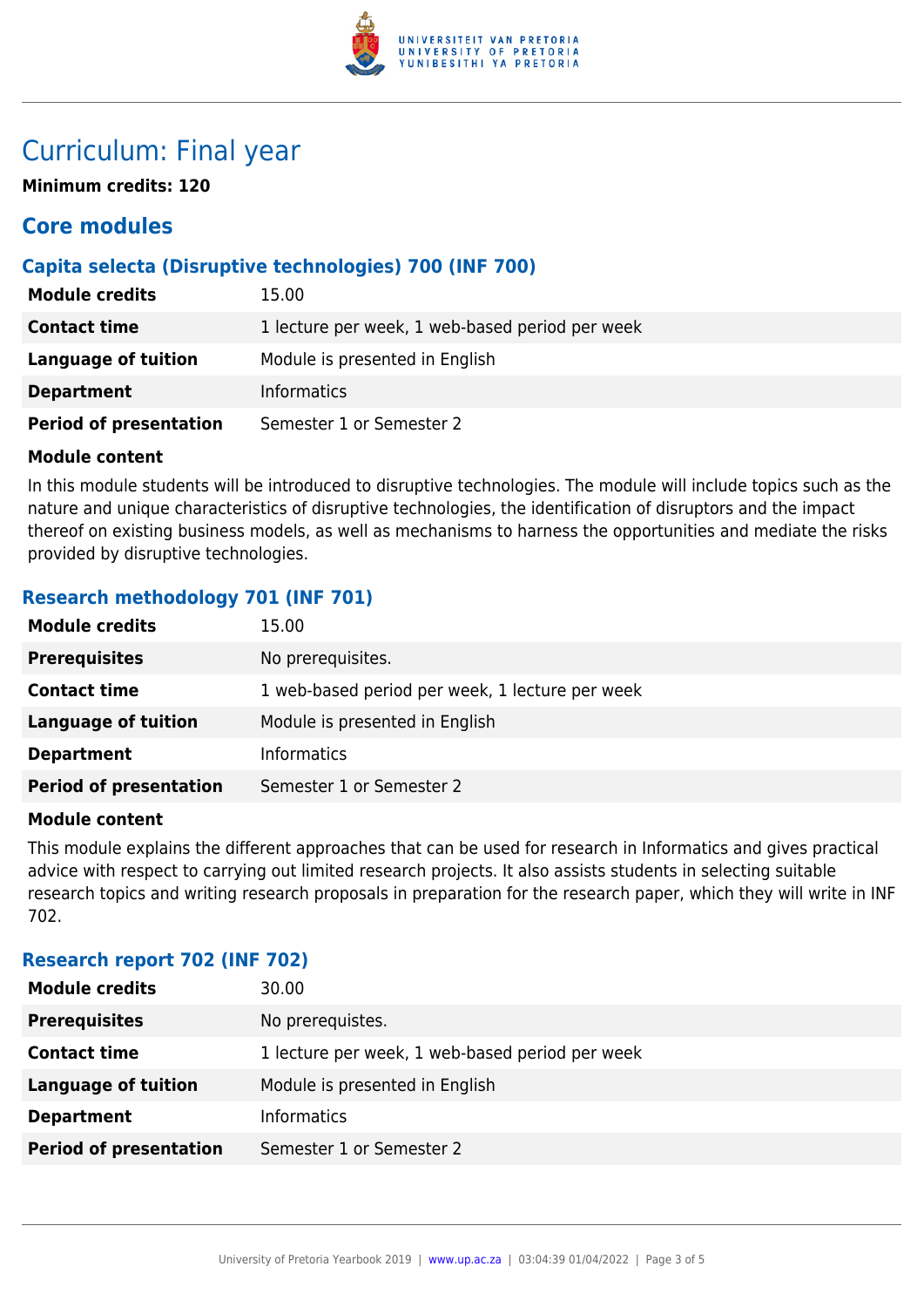

#### **Module content**

A research paper on a topic from the field of Informatics.

#### **Human computer interaction 703 (INF 703)**

| <b>Module credits</b>         | 15.00                                           |
|-------------------------------|-------------------------------------------------|
| <b>Prerequisites</b>          | No prerequisites.                               |
| <b>Contact time</b>           | 1 web-based period per week, 1 lecture per week |
| Language of tuition           | Module is presented in English                  |
| <b>Department</b>             | <b>Informatics</b>                              |
| <b>Period of presentation</b> | Semester 1 or Semester 2                        |

#### **Module content**

Dramatic advances in technology have revolutionized the way that people interact with computers. This course focuses on the design and evaluation of user interfaces. Discussions will include both traditional computer systems and web-based systems.

#### **Electronic commerce 704 (INF 704)**

| <b>Module credits</b>         | 15.00                                           |
|-------------------------------|-------------------------------------------------|
| <b>Prerequisites</b>          | No prerequisites.                               |
| <b>Contact time</b>           | 1 web-based period per week, 1 lecture per week |
| <b>Language of tuition</b>    | Module is presented in English                  |
| <b>Department</b>             | <b>Informatics</b>                              |
| <b>Period of presentation</b> | Semester 1 or Semester 2                        |
|                               |                                                 |

#### **Module content**

The analysis of the management, innovation and information systems aspects of the use of e-business technology and strategies.

#### **Managing projects and end users 705 (INF 705)**

| <b>Module credits</b>         | 15.00                                           |
|-------------------------------|-------------------------------------------------|
| <b>Prerequisites</b>          | No prerequisites.                               |
| <b>Contact time</b>           | 1 lecture per week, 1 web-based period per week |
| <b>Language of tuition</b>    | Module is presented in English                  |
| <b>Department</b>             | <b>Informatics</b>                              |
| <b>Period of presentation</b> | Semester 1 or Semester 2                        |

#### **Module content**

Main emphasis will be on IS project management using a case study to get practical experience in project management.